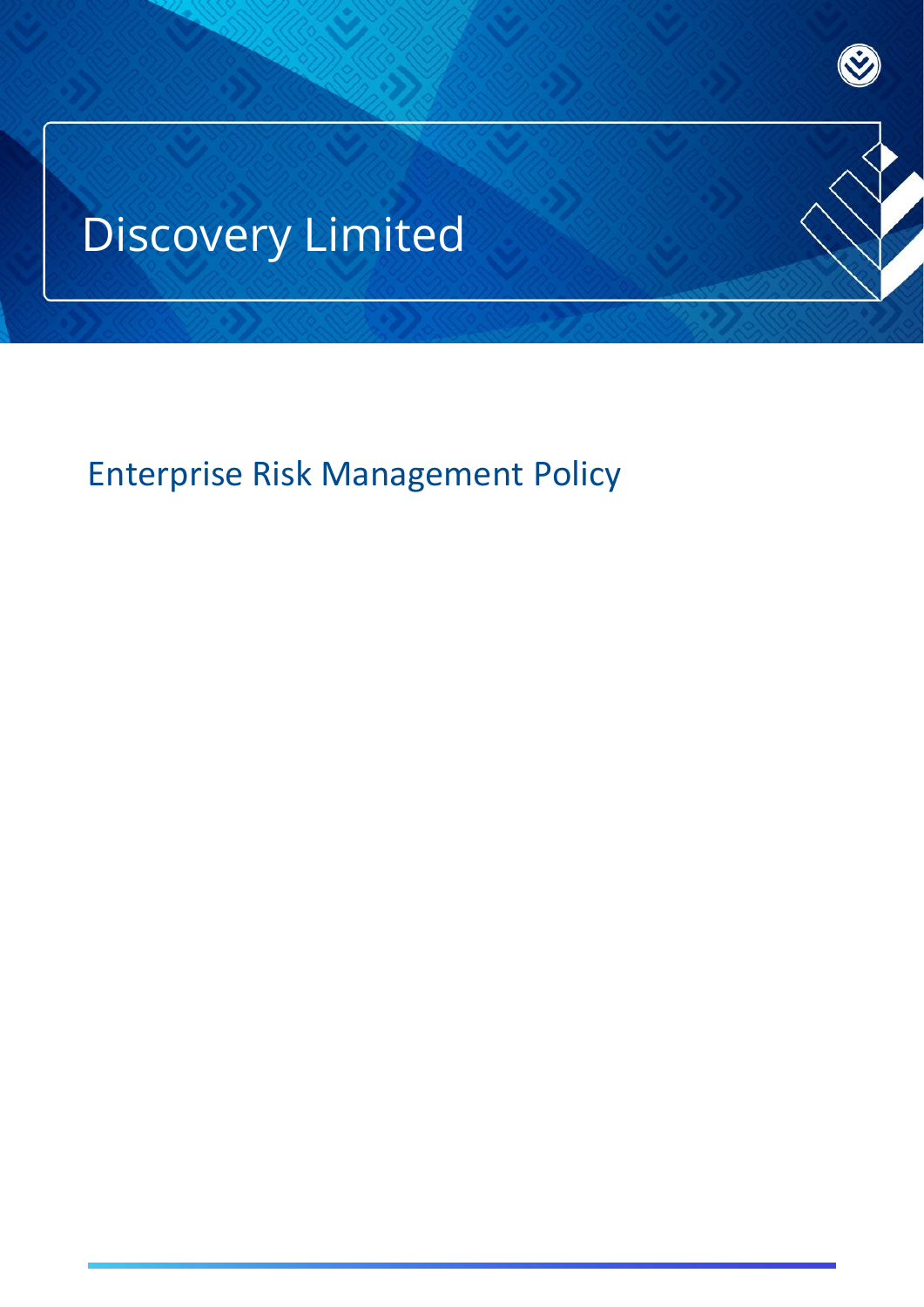## Contents

|                | $\int_0^{\pi} \frac{1}{2} \int_0^{\pi} \frac{1}{2} \int_0^{\pi} \frac{1}{2} \int_0^{\pi} \frac{1}{2} \int_0^{\pi} \frac{1}{2} \int_0^{\pi} \frac{1}{2} \int_0^{\pi} \frac{1}{2} \int_0^{\pi} \frac{1}{2} \int_0^{\pi} \frac{1}{2} \int_0^{\pi} \frac{1}{2} \int_0^{\pi} \frac{1}{2} \int_0^{\pi} \frac{1}{2} \int_0^{\pi} \frac{1}{2} \int_0^{\pi} \frac{1}{2} \int_0^{\pi} \frac$ |  |
|----------------|------------------------------------------------------------------------------------------------------------------------------------------------------------------------------------------------------------------------------------------------------------------------------------------------------------------------------------------------------------------------------------|--|
| 1.1            |                                                                                                                                                                                                                                                                                                                                                                                    |  |
|                |                                                                                                                                                                                                                                                                                                                                                                                    |  |
| 1.3            |                                                                                                                                                                                                                                                                                                                                                                                    |  |
|                |                                                                                                                                                                                                                                                                                                                                                                                    |  |
| 2.1            |                                                                                                                                                                                                                                                                                                                                                                                    |  |
| 2.2            |                                                                                                                                                                                                                                                                                                                                                                                    |  |
| 2.3            |                                                                                                                                                                                                                                                                                                                                                                                    |  |
| $\mathcal{R}$  |                                                                                                                                                                                                                                                                                                                                                                                    |  |
| 3.1            |                                                                                                                                                                                                                                                                                                                                                                                    |  |
| $\overline{4}$ |                                                                                                                                                                                                                                                                                                                                                                                    |  |
| 41             |                                                                                                                                                                                                                                                                                                                                                                                    |  |
| 4.2            |                                                                                                                                                                                                                                                                                                                                                                                    |  |
| 4.3            |                                                                                                                                                                                                                                                                                                                                                                                    |  |
| $5 -$          |                                                                                                                                                                                                                                                                                                                                                                                    |  |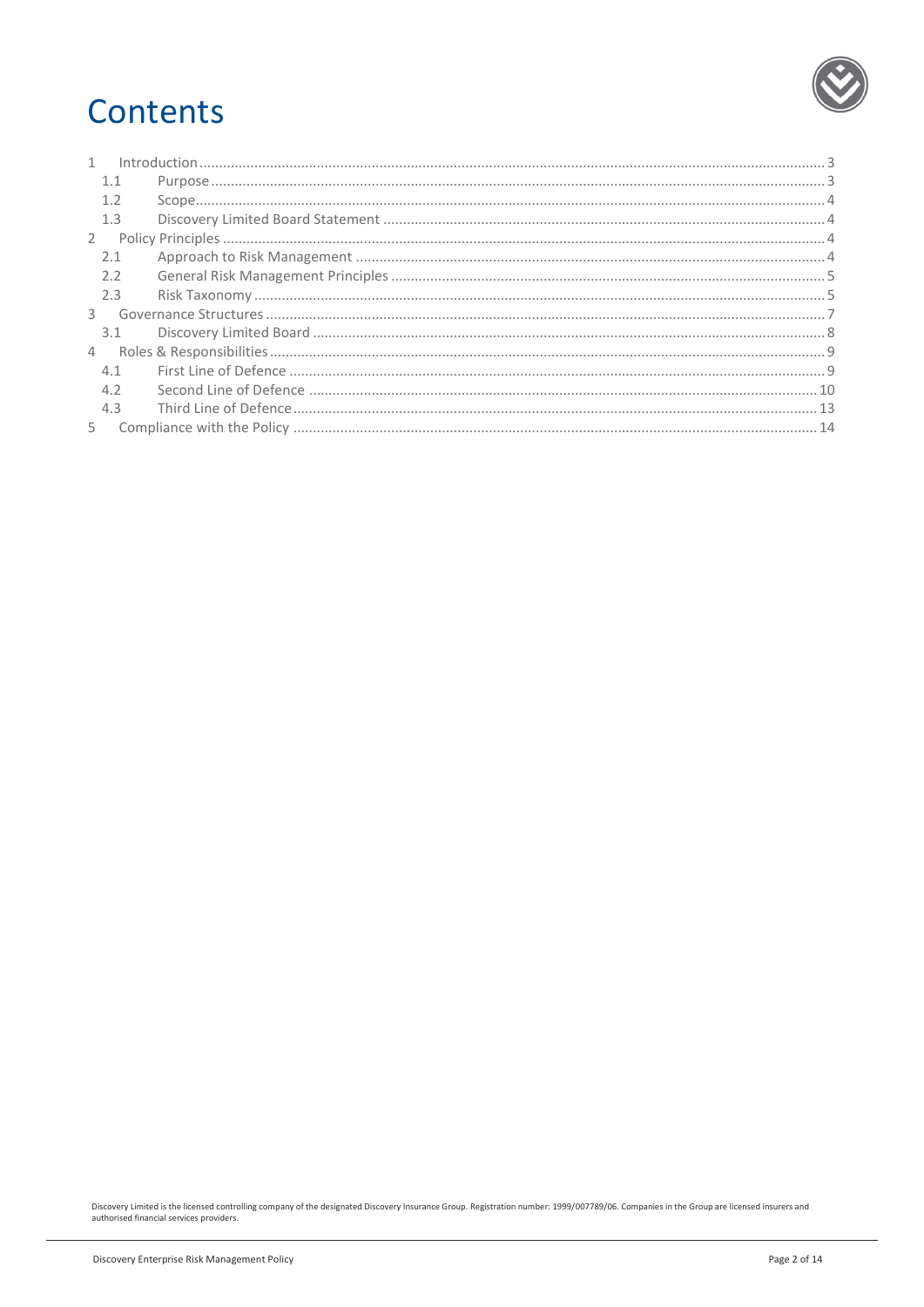## <span id="page-2-0"></span>1 Introduction



The Enterprise Risk Management (ERM) Policy (the Policy) sets out the high-level philosophy and guiding principles for effective risk management to ensure that risks which could significantly impact the ability of Discovery Limited (comprising of its local and international operations, collectively referred to as the Group) to meet its objectives are identified, measured, monitored, managed, priced, mitigated, communicated and reported. One of the key objectives of this Policy is to ensure high quality management of risk exposures appropriate to the nature and scale of the universe of risks faced by the Group. The Policy defines the principles and the approach to risk management as well as the roles and responsibilities of the day-to-day risk and control environment.

#### <span id="page-2-1"></span>1.1 PURPOSE

The Group defines risk as the probability of an event materialising which could have a negative or positive impact on achievement of the Group's objectives. Risks include 'emerging risks' which are defined as a condition, situation or trend that develop in a way that could significantly impact the Group's strategy, financial strength, competitive position or reputation within the next five years. By identifying and proactively addressing these risks and opportunities, the Group is able to protect and create value for its stakeholders, through greater risk transparency, increased organisational effectiveness and improved business decision making.

ERM provides a framework for managing these risks, which typically involves:

- Identifying particular events or circumstances relevant to the Group's objectives (risks and opportunities);
- Measuring them in terms of impact and likelihood;
- Monitoring the risks against the limits set and capital available;
- Managing risks by developing risk mitigation strategies and action plans where necessary;
- Providing the Discovery Limited Board and senior management with oversight of the risks faced by the Group through a regular risk reporting process;
- Applying risk management techniques consistently across the Group; and
- Integrating risk management and measurement into business processes.

The objective of ERM is to align business strategy, risk strategy, capital management, business processes, people and technology in order to evaluate and manage business opportunities, uncertainties and threats in a structured and disciplined manner. By linking risk capital values to the actual risk-taking activities, the Group is able to assess the projected and historical performance of these activities in proportion to the capital required to support them.

This process assists in ensuring that the Group considers risk and capital implications when making strategic and operational decisions. The development of a pro-active approach to risk management (i.e. using risk data to prevent losses rather than continually responding to the negative implications of unforeseen risks that have materialised) provides:

- Increased consistency in the measurement, treatment and communication of risks within the Group;
- Enhanced reporting and analysis of risks faced by the Group;
- Improved focus, attention and perspective to risk data which will be used in the calculation of regulatory and economic capital across the Group;
- Increased alignment to the Group strategy;
- Enhanced quantitative and metrics-based assessment methodology;
- Efficiency and effectiveness of activities related to all assurance matters; and
- <span id="page-2-2"></span>Cost-effective management and monitoring of risks.

Discovery Limited is the licensed controlling company of the designated Discovery Insurance Group. Registration number: 1999/007789/06. Companies in the Group are licensed insurers and authorised financial services providers.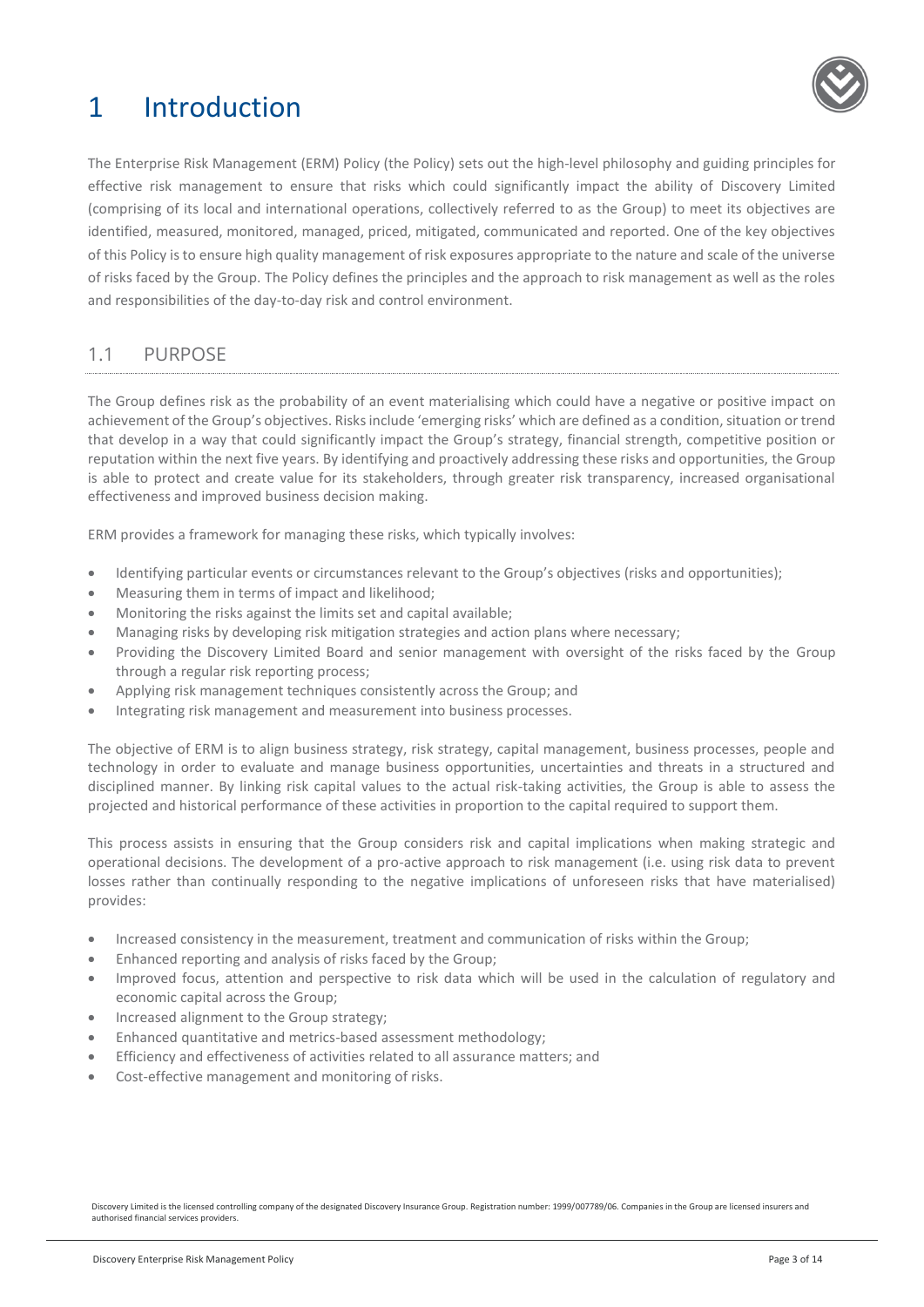#### 1.2 SCOPE



This Policy is the Group's overarching enterprise risk management policy and operational risk policy. It enables the Group to establish a comprehensive set of risk management methodologies which align with best practice standards and regulatory requirements in terms of governance and risk management.

This Policy is applicable to all of the Group's local and international subsidiary operations where the Group has management control and includes:

- a) All staff, first line business and senior management;
- b) The Group Risk Management (GRM) function; and
- c) All assurance and governance structures across the Group.

If a business entity wishes to deviate from this Policy, a separate document stating the exceptions and deviations and the reasons thereof, will need to be reviewed for approval. Thereafter, the relevant business entity specific Risk Committee or Risk Executive Committee and the Group Chief Risk Officer (CRO) recommendations will be considered. Finally, the Group CRO and the Discovery Limited Risk and Compliance Committee (RCC) will consider these exceptions for approval.

#### <span id="page-3-0"></span>1.3 DISCOVERY LIMITED BOARD STATEMENT

The Group is committed to being an organisation with a high-quality ERM capability which covers all its activities and contributes to growth in economic value of shareholder assets and the protection of policyholder and member benefits. This is achieved by:

- Fostering an environment where consideration of risk is embedded in the Group's culture, business planning, decision making and day to day business activities;
- Being risk-conscious, risk-confident and risk-selective. Risks are considered appropriate if they are well understood, generate the required risk adjusted return (either financially or otherwise) and support the Group's objectives. The Group actively seeks to assume appropriate risks, against the background of a clearly articulated risk appetite and business strategy;
- Seeking to treat, tolerate, terminate and/ or transfer those risks for which the Group has little or no appetite or where the expected risk adjusted return is inadequate;
- Seeking to exploit those risks for which the Group has more appetite or where the expected risk adjusted return is adequate;
- Actively communicating the effectiveness and business benefits of risk management to all stakeholders;
- Continually developing and enhancing the Group's ERM capability in a manner that yields business benefit;
- Being able to provide reasonable and independent assurance to the Group's senior management and the Discovery Limited Board; and
- Ensuring that the various assurance providers are effectively coordinated and integrated to aid effective decision making.

## <span id="page-3-1"></span>2 Policy Principles

<span id="page-3-2"></span>The minimum ERM principles to be followed by the Group are set out below.

### 2.1 APPROACH TO RISK MANAGEMENT

Within the Group, ERM encompasses the following components: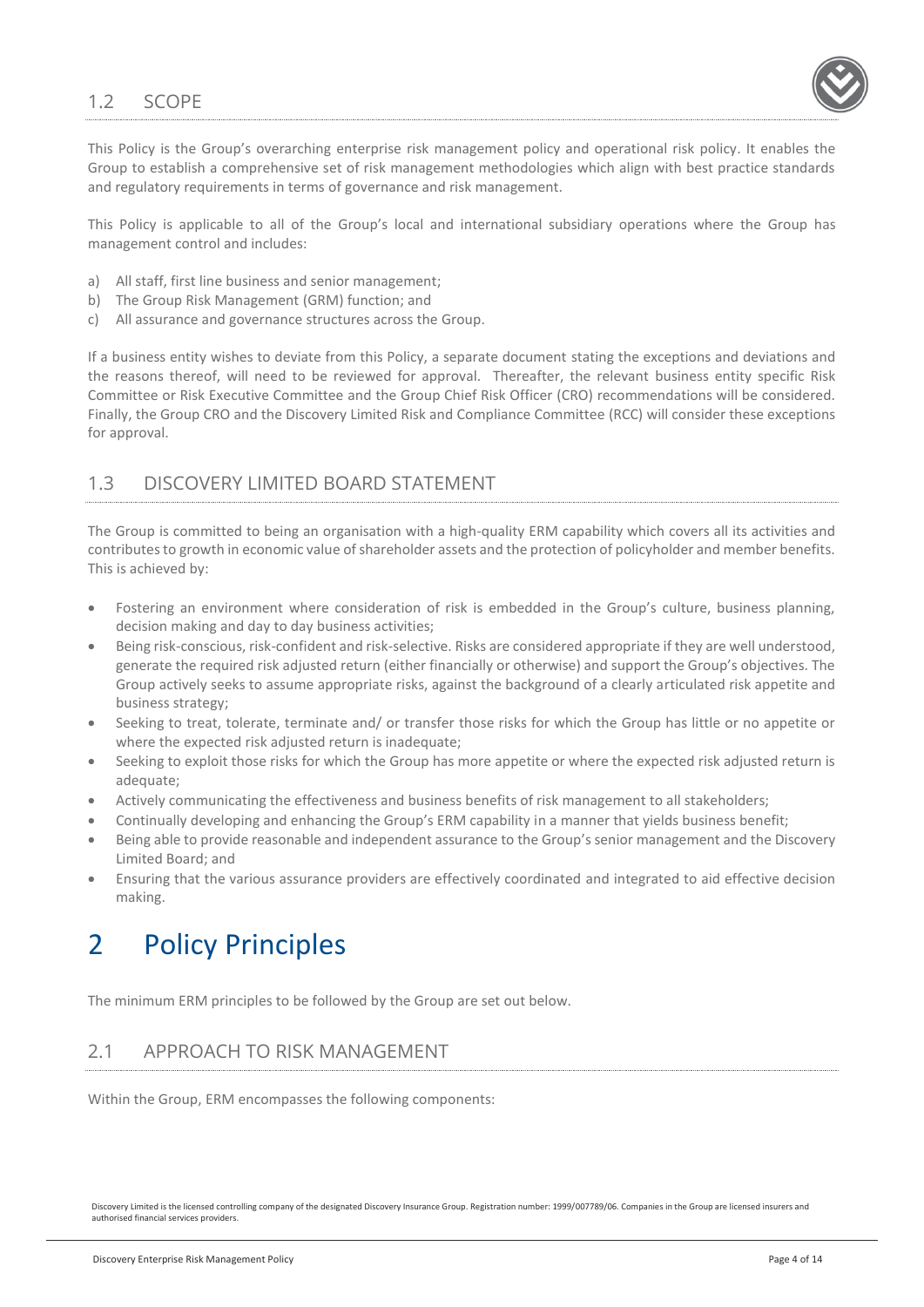

- **Setting and aligning risk appetite and strategy** The Discovery Limited Board and senior management consider the Group's risk appetite when evaluating strategic alternatives, setting related objectives, and developing mechanisms to manage related risks.
- **Enhancing risk response decisions**  ERM provides the rigour to identify and select among alternative risk responses, such as risk avoidance, reduction, sharing, and acceptance.
- **Reducing operational surprises and losses** By gaining enhanced capability to identify risks and establish responses, the Group is able to reduce surprises and associated unexpected costs or losses.
- **Identifying and managing multiple and cross-enterprise risks** The Group faces a myriad of risks affecting different parts of the organisation. ERM facilitates an effective response to the interrelated impacts as well as the integrated responses to enterprise-wide risks.
- **Seizing opportunities** By considering a full range of risks, the Discovery Limited Board and senior management are able to identify and proactively seize opportunities.
- **Optimising capital allocation** By obtaining robust risk information, management is able to effectively assess overall capital needs and enhance capital allocation.

#### <span id="page-4-0"></span>2.2 GENERAL RISK MANAGEMENT PRINCIPLES

The ten risk management principles on which ERM is based consist of:

- 1 **Risk Strategy** A strategy must be in place for managing risk across the Group which includes the consideration of the inter-relationships and correlations between risks.
- 2 **Risk Governance Structures** Risk governance structures must be in place to ensure that all applicable statutory and regulatory requirements and risk management standards are met.
- 3 **Responsibility and Accountability** Responsibility and accountability for risk management must be clearly assigned, documented and communicated throughout the Group with the aim of fostering an open and transparent risk culture that encourages best practice risk management behaviour.
- 4 **Risk Appetite** Risk appetite statements must reflect the nature and level of risk the Group is willing to take in order to achieve specific business objectives.
- 5 **Risk Management Processes** Risk management processes and procedures must be in place to ensure risks and controls are identified, managed, monitored and reported on a consistent and coordinated basis across all lines of assurance.
- 6 **Risk Response and Mitigation** Risk-specific response and mitigation plans, including business continuity and crisis management plans, must be in place at all times with clear criteria set for when such plans are invoked.
- 7 **Risk Monitoring** The level of risk exposure must be actively monitored against the limits set and/ or the capital available with clear accountability assigned for the identification, monitoring and management of risk and, where necessary, the escalation of risk-related issues.
- 8 **Stress and Scenario Analysis** The resilience to risk events must be tested under both normal and stressed conditions, including developing an understanding of the severity of an event that would cause a breach in risk appetite and tolerance limits, capital requirements and/ or result in insolvency.
- 9 **Risk Reporting** Risk reporting must be accurate, relevant and timely to support the management of risks, meet the needs of all relevant internal and external stakeholders and, where required, meet the specific reporting needs of the separate legal entities and the Group.
- 10 **Non–Compliance** Processes must be in place to ensure that non-compliance with this Policy is identified, escalated and remedied promptly.

#### <span id="page-4-1"></span>2.3 RISK TAXONOMY

In order to apply the ten principles described in section 2.2, the Group has defined a universe of risks (the Discovery Limited Risk Taxonomy) which classifies risks into categories. In this structure the broader risk categories are grouped as level one risks. Under these level one risks, are more detailed level 2 risks. The following eight level one risk types have been defined as part of the Discovery Limited ERM Framework: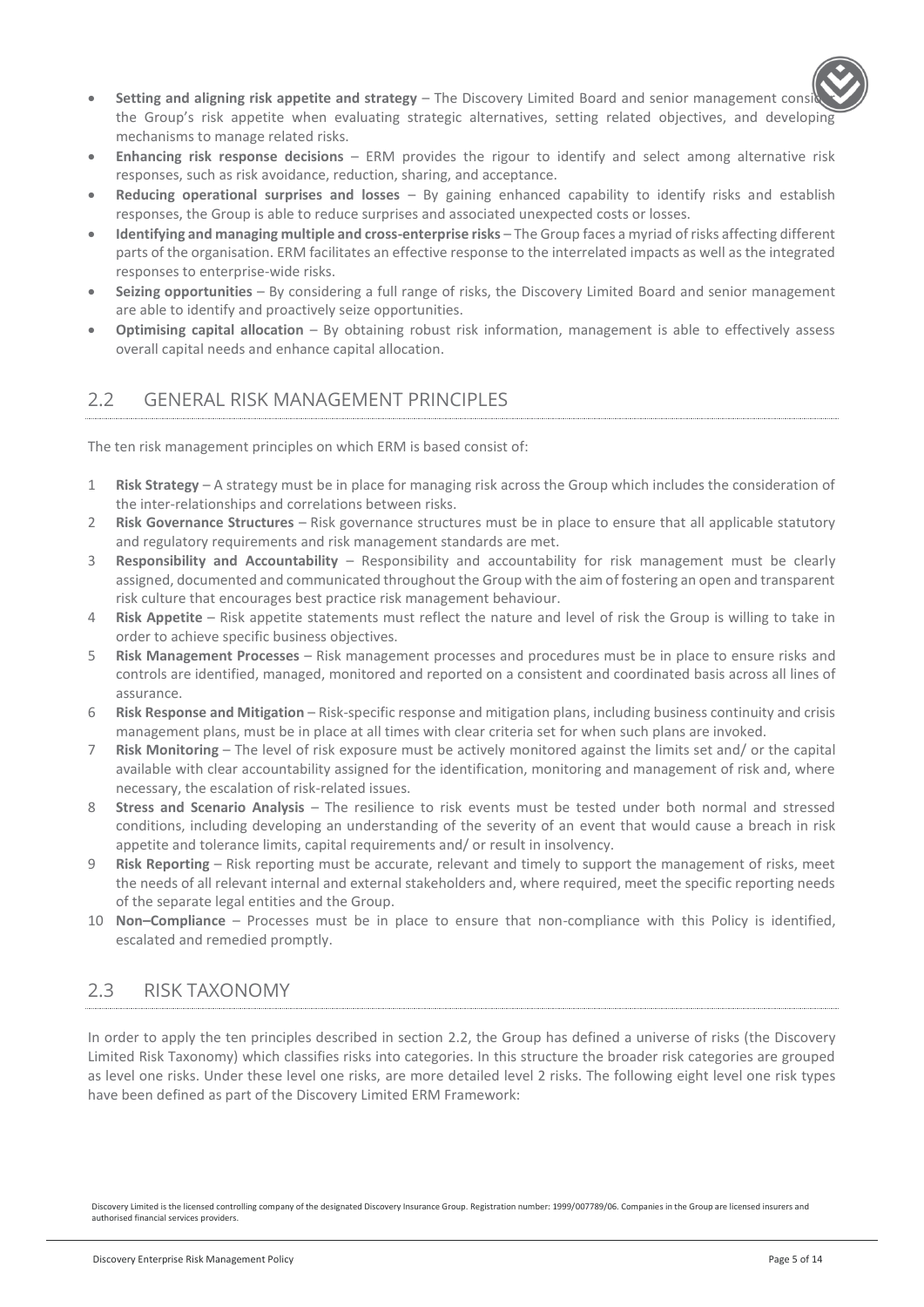<span id="page-5-0"></span>

| <b>Risk Type</b>                                                                                                                                                                                                                                                                                                                             | <b>Definition</b>                                                                                                                                                                                                                                                |  |
|----------------------------------------------------------------------------------------------------------------------------------------------------------------------------------------------------------------------------------------------------------------------------------------------------------------------------------------------|------------------------------------------------------------------------------------------------------------------------------------------------------------------------------------------------------------------------------------------------------------------|--|
| <b>Business Risk</b>                                                                                                                                                                                                                                                                                                                         | The risk that the Group will have lower than anticipated profits or experience a loss rather than<br>making a profit. The risk is influenced by numerous factors, including sales volume, unit pricing/<br>margin, competition and the overall economic climate. |  |
| Credit Risk                                                                                                                                                                                                                                                                                                                                  | The risk of loss arising from the failure of counterparties to meet their debt obligations owed to the<br>Group for any reason when due.                                                                                                                         |  |
| Insurance<br>Risk                                                                                                                                                                                                                                                                                                                            | The risk that an insured event will occur, resulting in the payment of a claim. This risk is influenced<br>by a number of factors including the occurrence of claims, catastrophe events and reinsurance cover.                                                  |  |
| The risk that the Group, though solvent and profitable on a balance sheet basis, either does not have<br>the cash (or near cash) resources or the ability to liquidate its assets to meet its obligations to<br>Liquidity Risk<br>policyholders, debtors and/ or capital providers (as they fall due).                                       |                                                                                                                                                                                                                                                                  |  |
| Market Risk                                                                                                                                                                                                                                                                                                                                  | The risk that, as a result of market movements, the Group may be exposed to fluctuations in the<br>value of or income from its assets and financial instruments, and the amount of its liabilities relative<br>to expected.                                      |  |
| Operational<br><b>Risk</b>                                                                                                                                                                                                                                                                                                                   | The risk of loss resulting from inadequate or failed internal processes, people, systems and/ or<br>external events.                                                                                                                                             |  |
| Regulatory<br>Risk                                                                                                                                                                                                                                                                                                                           | The risk of an adverse financial impact, reputational damage, a breakdown of the regulatory<br>relationship or regulatory sanction being imposed as a result of non-compliance to emerging and/ or<br>existing regulatory requirements.                          |  |
| The risk of the current and prospective impact on earnings or capital resulting from an inappropriate<br>or defective strategy. The risk arises from the Group's inability to implement appropriate business<br>Strategic Risk<br>plans, strategies or decisions. It also relates to the Group's lack of responsiveness to industry changes. |                                                                                                                                                                                                                                                                  |  |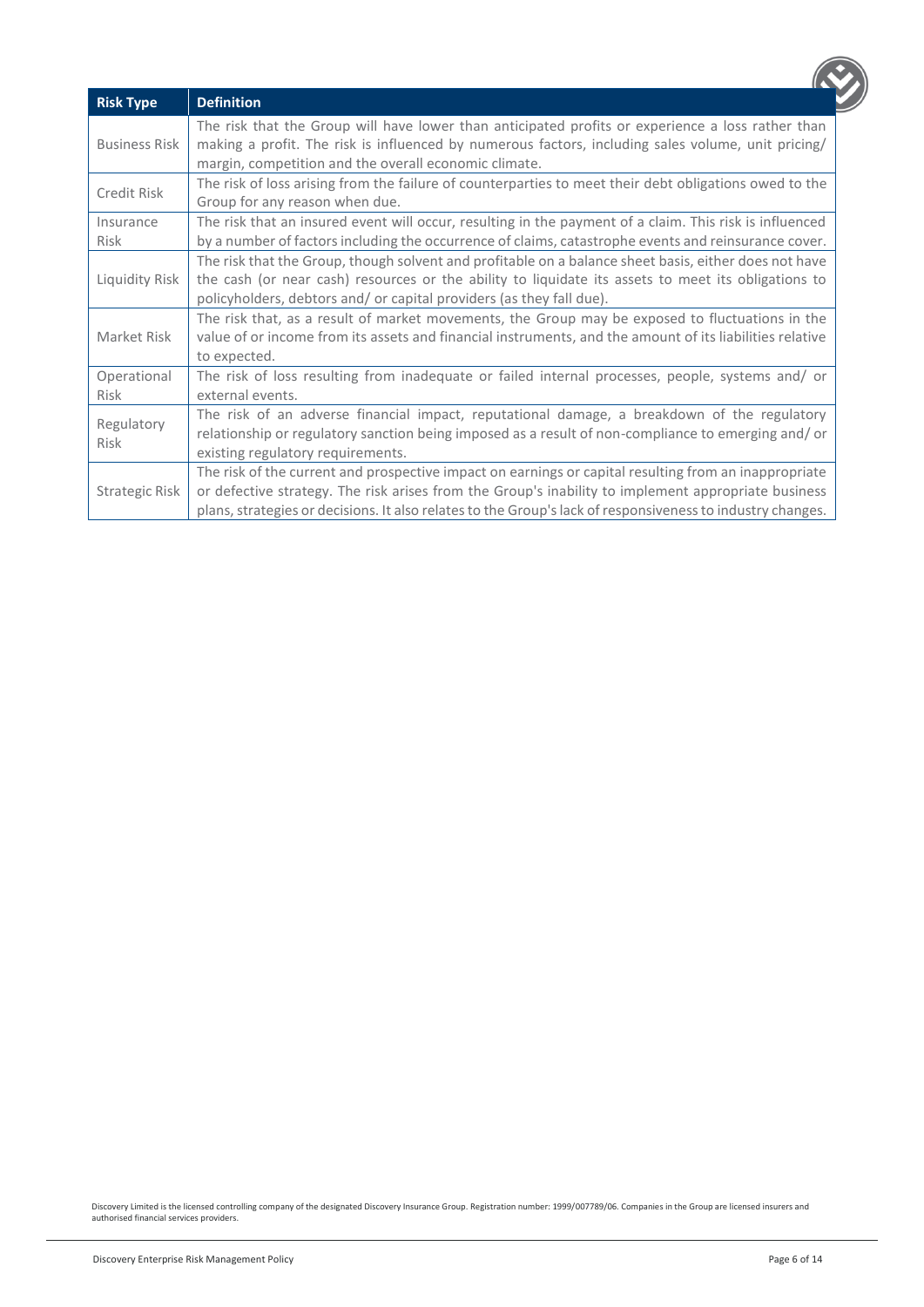

## 3 Governance Structures

The following depiction provides an overview of the Group governance structure including the governance structures of the business entities where the Group has management control. The Discovery Limited Board Charter sets out the scope and responsibilities of the Discovery Limited Board in respect of the business entities within the Group:



These committees only reflect the statutory/ legislatively required structures. In instances where a business entity has established separate governance structures in addition to the Group governance structures, the business entity should ensure that the responsibilities defined below are included in the terms of reference of the relevant committee structures.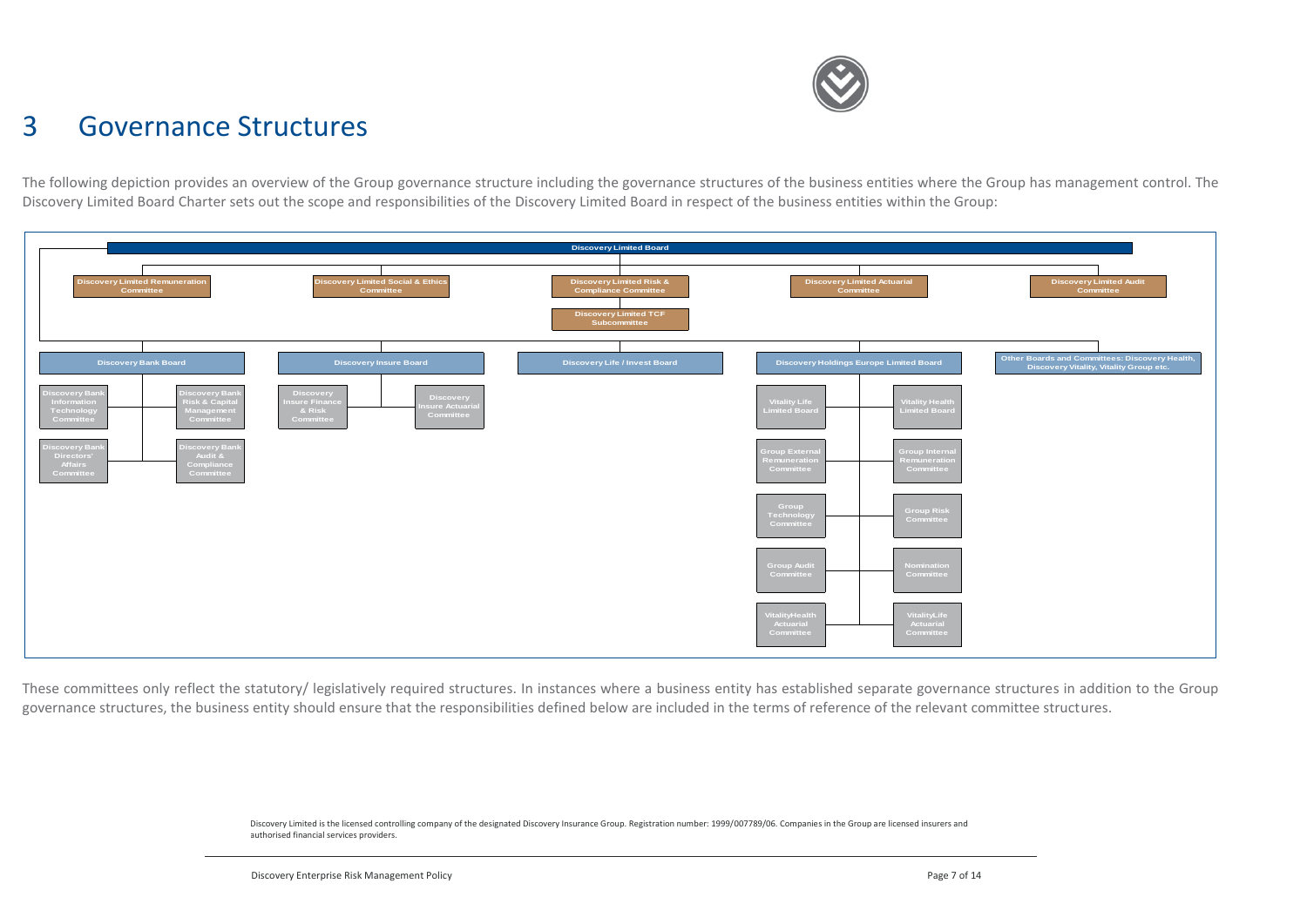#### <span id="page-7-0"></span>3.1 DISCOVERY LIMITED BOARD

The Discovery Limited Board is ultimately responsible for risk management across the Group. The Discovery Limited Board may delegate some of the activities or tasks associated with its own roles and responsibilities to a delegated committee or senior management within the Group which includes inter alia the following:

- The governance of risk:
- Approval of the levels of the risk appetite and tolerance limits;
- Ensuring an appropriate risk management plan is designed, implemented and monitored;
- Providing oversight in respect of the design and implementation of sound risk management and internal controls systems and functions;
- Ensuring that risk assessments are performed on a continual basis;
- Ensuring risk frameworks and methodologies are implemented to increase the probability of anticipating unpredictable risks;
- Ensuring that management considers and implements appropriate risk responses;
- Ensuring continual risk monitoring by management;
- Ensuring that the risk management process is effective by receiving assurance from the 1st, 2nd and 3rd lines of defence in a coordinated manner; and
- Ensuring there are processes in place enabling complete, timely, relevant, accurate and accessible risk disclosure to relevant stakeholders.

In order to establish adequate governance across the Group, the Discovery Limited Board has established the following sub-committees:

- 1 Discovery Limited RCC, the terms of reference for this committee are defined in the Discovery Limited RCC Terms of Reference (ToR). This committee reviews all enterprise-wide risk assessments (including business resilience), control evaluations and mitigation plans on a regular basis. Risk assessments and action plans will form part of this broader ERM review;
- 2 Discovery Limited Actuarial Committee, the terms of reference for this Committee are defined in the Discovery Limited Actuarial Committee ToR;
- 3 Discovery Limited Audit Committee, the terms of reference for this Committee are defined in the Discovery Limited Audit Committee ToR. Its responsibility in terms of risk management includes, but is not limited to:
	- o Reviewing the effectiveness of internal controls surrounding the risk management process and the reliability and accuracy of the financial information provided to management and other users of financial information;
	- o Reporting on significant findings from Group Internal Audit (GIA) reviews and the extent of management implementation of recommendations;
	- o Reporting on any significant deficiencies and material weaknesses in the design or operation of internal controls in the risk reporting process;
	- o Reviewing the scope of work (risk analysis and audit plan) of the external and internal auditors confirming reliance placed on Risk Management Reports and how and how this has been validated; and
	- Ensuring an effective Combined Assurance programme is implemented.
- 4 Discovery Limited Remuneration Committee, the terms of reference for this Committee are defined in the Discovery Limited Remuneration Committee Charter; and
- 5 Discovery Limited Social and Ethics Committee, the terms of reference for this Committee are defined in the Discovery Limited Social and Ethics Committee Charter.
- 6 Discovery Limited TCF Subcommittee, the terms of reference for this Committee are defined in the Discovery Limited TCF Subcommittee ToR.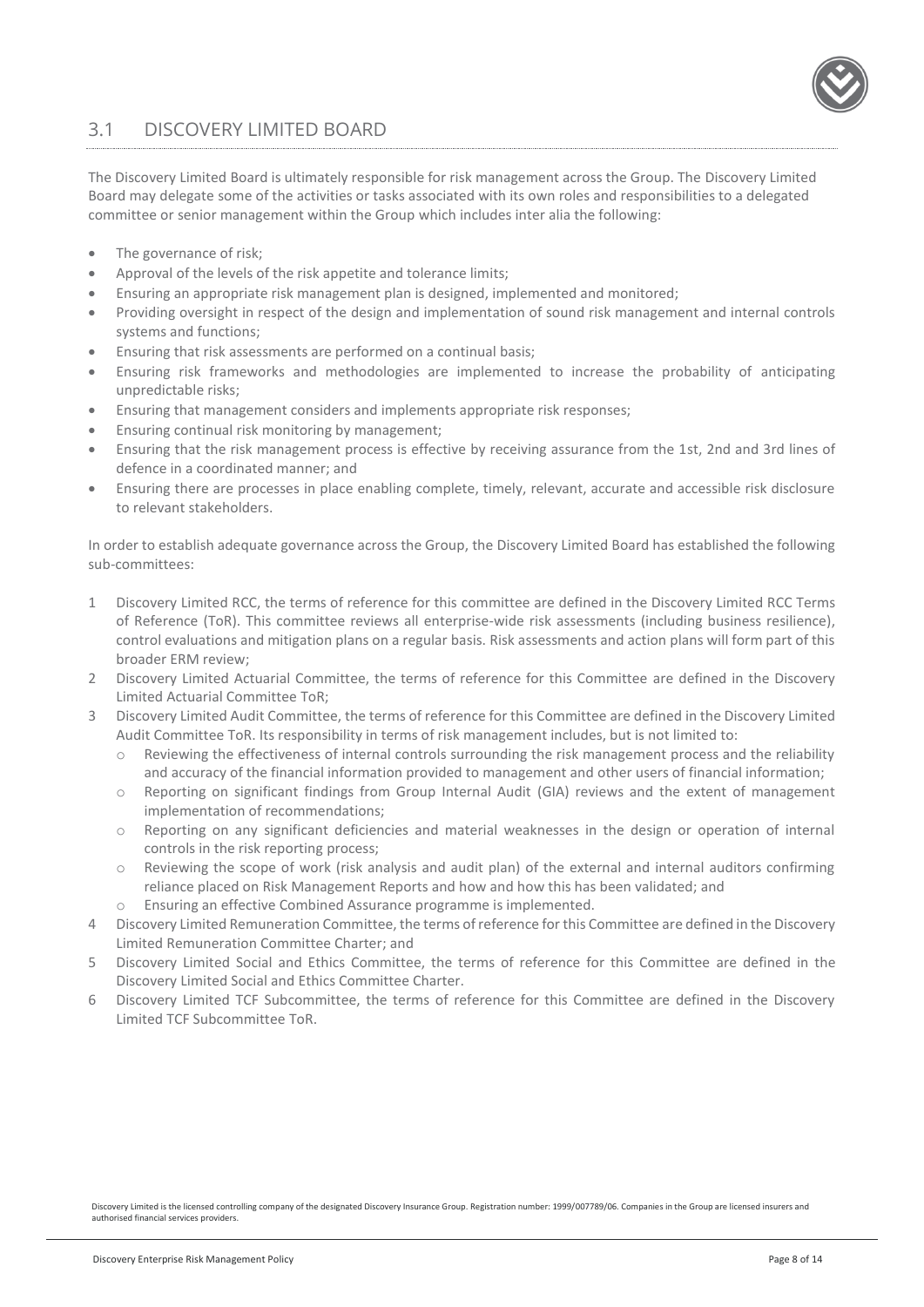

## <span id="page-8-0"></span>4 Roles & Responsibilities

The Group has adopted the 'Three Lines of Defence' governance model. The model clearly separates business management from governance and control structures. A depiction of the 'Three Lines of Defence' is shown below:



While the model above depicts the structure for the Group, all regulated entities with then Group (including Discovery Bank, Discovery Life, Discovery Insure and the UK entities) must establish equivalent structures to satisfy the three lines of defence model.

### <span id="page-8-1"></span>4.1 FIRST LINE OF DEFENCE

Line functions that own and manage risk and associated risk taking. It involves management oversight, including strategy implementation, performance measurement, and risk and control management (including assessing the security risk impact to the organisation as a whole, within the various Discovery companies in the Group). This line of defence has direct involvement, as the executing leg, and will therefore offer limited assurance coverage.

#### 4.1.1 MANAGEMENT OF OPERATIONS

Operational managers own and manage risks. They are also responsible for implementing corrective actions to address process and control deficiencies.

Discovery Limited is the licensed controlling company of the designated Discovery Insurance Group. Registration number: 1999/007789/06. Companies in the Group are licensed insurers and authorised financial services providers.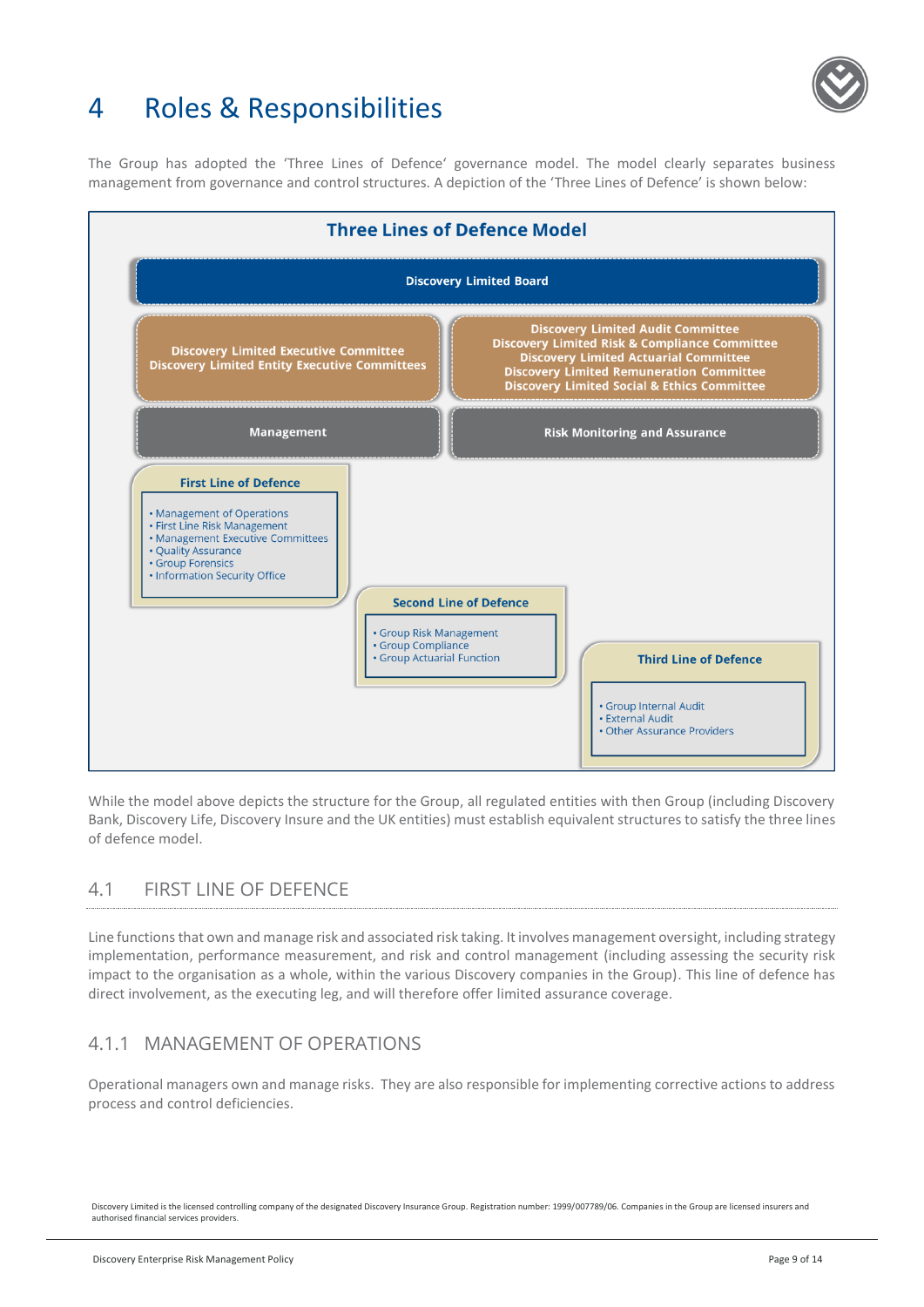#### 4.1.2 FIRST LINE RISK MANAGEMENT



Risk management functions established within each business entity and who report to business entity management are referred to as First Line Risk Management. First Line Risk Management responsibilities are detailed in the Discovery Limited Enterprise Risk Management Framework.

#### 4.1.3 MANAGEMENT EXECUTIVE COMMITTEES

The Executive Committees and their sub-committees (inclusive of management committees) are regarded as first line.

#### 4.1.4 QUALITY ASSURANCE

The Group places a lot of focus on quality processes and as such the Quality Assurance structure is positioned within the first line of defence (for certain Group business entities, such as Discovery Health).

#### 4.1.5 GROUP FORENSICS

Group Forensics is mandated to investigate all aspects pertaining to fraud, abuse of benefits, misconduct or unethical behaviour.

#### 4.1.6 INFORMATION SECURITY OFFICE

The Information Security Office is mandated with identifying, developing, implementing, and maintaining processes and standards across the Group to reduce information risks including cyber security, privacy and information governance. Risk identification is a key element within the ISO function and through collaboration with the various Group risk officers needs to be managed to an acceptable level. These risks need to be adequately identified, documented and reported to the various levels in the Group.

#### <span id="page-9-0"></span>4.2 SECOND LINE OF DEFENCE

The second line of defence functions comprise GRM, Group Compliance and the Group Actuarial Function. These are functions independent of day-to-day management that provide a level of assurance to the Discovery Limited Board with regards to the adequacy and effectiveness of the overall risk management system. These functions have the authority to communicate with any employee and obtain unrestricted and timeous access to any records required to carry out their responsibilities.

#### 4.2.1 GRM

GRM is a function independent of day-to-day management. Its primary responsibilities include:

- Assisting the Group to identify, assess, monitor, and mitigate its material risks, and promote a sound risk culture; and
- Assisting the Discovery Limited Board and senior management to develop and maintain the Group's risk management system, including promptly informing the Discovery Limited Board of any circumstance that may have an adverse material effect on the risk management system of the Group.

It is a centralised risk management function and is headed up by the Group CRO, who reports, functionally, directly to the Group Chief Executive. The Group CRO is responsible for reporting to the Discovery Limited Executive Committee, the Discovery Limited RCC, the Discovery Limited Audit Committee, the Discovery Limited Actuarial Committee and the Discovery Limited Board on all risk related matters across the Group.

Discovery Limited is the licensed controlling company of the designated Discovery Insurance Group. Registration number: 1999/007789/06. Companies in the Group are licensed insurers and authorised financial services providers.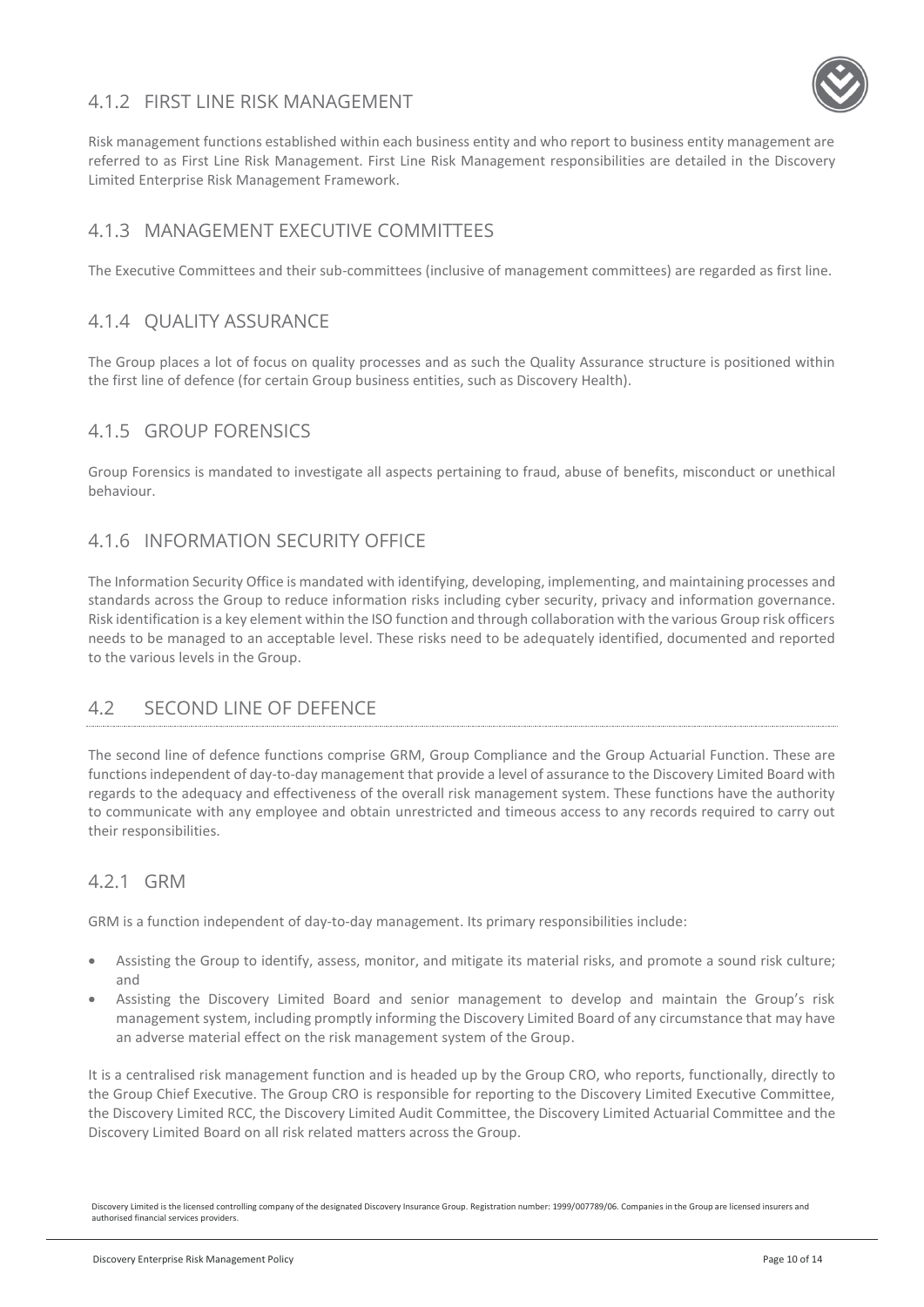In certain instances, where a business entity has not established a First Line Risk Management function, GRM wil the business entity in carrying out its first line roles and responsibilities with regard to risk identification, assessment and reporting.

Key responsibilities of GRM are:

- GRM coordinates and challenges risk information and ensures the establishment of appropriate risk reporting procedures and feedback provided to the Discovery Limited Board;
- Coordinating risk management activities across the Group;
- Set the standards and policies relating to risk management activities across the Group;
- Assist the business entities by facilitating the identification of risks across the Group. This is performed through evaluating the internal and external risk environment on an on-going basis in order to identify risks as well as emerging risks as early as possible. This may include analysis of risks from a different perspective, such as by territory or by line of business;
- Assess, challenge, aggregate, monitor and assist the Group in mitigating identified risks effectively. This includes assessing the Group's capacity to absorb risk with regards to the nature, probability, duration, correlation, and potential severity of risks;
- Perform independent risk reviews to enable the provision of risk assurance to the Discovery Limited Board;
- Regularly report to senior management, key persons in control functions and the Discovery Limited Board on the Group's risk profile. This includes details of the risk exposures faced, risk incidents that have occurred as well as the related mitigating actions required;
- Recommend the Group's risk appetite to the Discovery Limited Board for approval. This includes the cascading of risk limits to an appropriate level of detail, and monitoring the actual risk exposure against the Discovery Limited Board approved appetite;
- Gain and maintain an aggregated view of the risk profile of the Group;
- Conduct the Own Risk and Solvency Assessment (ORSA) process on at least an annual basis which includes oversight of the integration between risk and capital management across the Group;
- Conduct regular stress testing and scenario analyses, including that of extreme events with low probability but high potential impact;
- Develop and maintain an information feedback mechanism amongst the three lines of defence. This enables GRM to take necessary actions in a timely manner in response to changes in the Group's risk profile;
- Conduct regular assessments of the risk management system and ensure all necessary improvements are implemented;
- Document and report material changes affecting the risk management system to the Discovery Limited Board to ensure that it is maintained and improved;
- Coordinate and facilitate business continuity management which involves planning and preparing the Group so that it maintains business operations in the event of disruption. The planning involves the identification of risks and threats, the creation of response structures and plans to address incidents and crises. Tests are done annually to ensure plans and procedures in place are effective. The goal of testing is the continuous improvement of the business continuity management capabilities and readiness by ensuring that lessons learnt are integrated into prevention, mitigation, planning, training, and future tests; and
- Coordinate Combined Assurance activities across the Group.

GRM's responsibilities are described in more detail in the Discovery Limited ERM Framework.

In certain instances, where a business entity has established a separate Second Line Risk Management function, GRM will:

- Establish a feedback mechanism between the two functions in order to ensure consistency in terms of the risk methodology used and reporting thereof;
- Monitor the performance of the Second Line Risk Management function in relation to the implementation of risk policies, including this Policy;
- Review, challenge and validate (where necessary) the risk information produced; and
- Ensure that the information reported meets the requirements specified in this Policy and the Discovery Limited ERM Framework.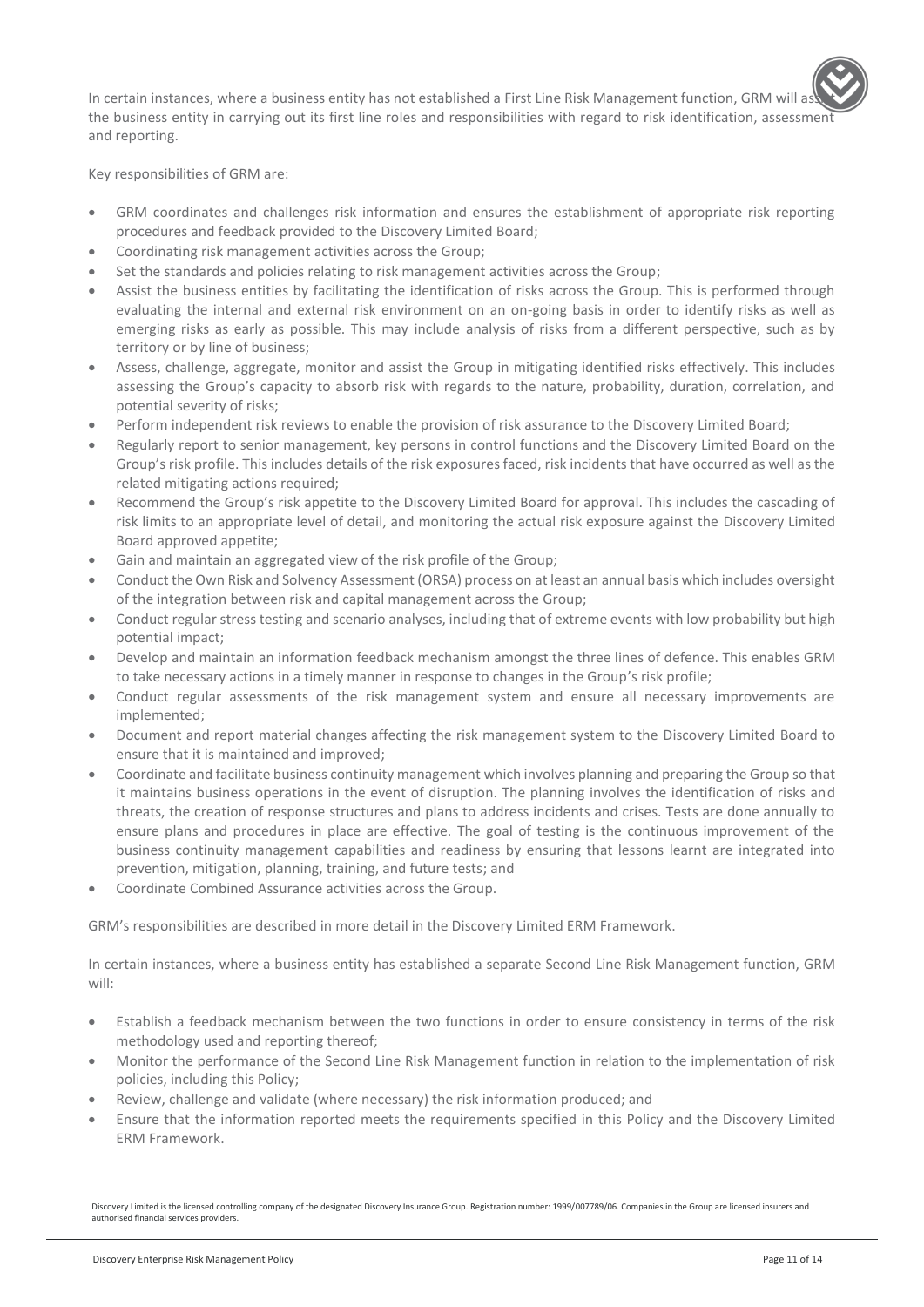Key responsibilities of the business entity Second Line Risk Management functions are:



- Coordinate and challenge risk information and ensure the establishment of appropriate risk reporting procedures and feedback is provided to the relevant business entity governance structures and GRM;
- Coordinate risk management activities across the business entity;
- Set business-specific standards and policies (in alignment with Group standards and policies) relating to risk management activities across the business entity;
- Assist the business entity by facilitating the identification of risks. This is performed through evaluating the internal and external risk environment on an on-going basis in order to identify risks as well as emerging risks as early as possible. This may include analysis of risks from a different perspective, such as by territory or by line of business;
- Assess, challenge, aggregate, monitor and assist the business entity in mitigating identified risks effectively. This includes assessing the business entity's capacity to absorb risk with regards to the nature, probability, duration, correlation, and potential severity of risks;
- Perform independent risk reviews to enable the provision of risk assurance to the relevant business entity governance structures;
- Regularly report to senior management, key persons in control functions and the relevant governance structures on the business entity's risk profile. This includes details of the risk exposures faced, risk incidents that have occurred as well as the related mitigating actions required;
- Recommend the business entity's risk appetite to the relevant governance structures for approval. This includes the cascading of risk limits to an appropriate level of detail, and monitoring the actual risk exposure against the approved appetite;
- Conduct the ORSA process on at least an annual basis which includes oversight of the integration between risk and capital management;
- Conduct regular stress testing and scenario analyses, including that of extreme events with low probability but high potential impact;
- Develop and maintain an information feedback loop amongst the three lines of defence. This enables the risk function to take necessary actions in a timely manner in response to changes in the business entity's risk profile;
- Conduct regular assessments of the risk management system and ensure all necessary improvements are implemented;
- Document and report material changes affecting the risk management system to GRM to ensure that it is maintained and improved; and
- Coordinate Combined Assurance activities across the business entity.

#### 4.2.2 GROUP COMPLIANCE

Group Compliance ensures that the Group is able to meet its regulatory obligations and promotes a corporate culture of compliance and integrity. Further details surrounding the principles, roles and responsibilities of Group Compliance are defined in the Discovery Limited Group Compliance Policy. The compliance risk view is an integral part of the integrated Group risk profile. The Group Compliance Function has access to and reports to the Discovery Limited Board (via the Discovery Limited RCC) on matters such as:

- Implementing a risk-based monitoring plan to monitor compliance with internal controls, legal obligations and regulatory obligations in respect of South African domiciled entities;
- The key regulatory risks the Group faces and the actions being taken to address them;
- Performance of the various local business entities and the shared services of the Group against compliance standards and regulatory requirements;
- Compliance issues involving management or persons in positions of major responsibility within the Group;
- Material compliance violations or concerns involving any other person or applicable operational business area of the Group;
- Material fines or other disciplinary actions taken by a regulator or supervisor in respect of the Group or any employee;
- Assessing the appropriateness of policies, processes, and controls in key areas of legal, regulatory and ethical obligations, as well as the effective monitoring thereof;
- Reporting or facilitating the reporting of compliance shortcomings or non-compliance to the relevant regulators;
- Reporting to the Board through the Discovery Limited RCC; and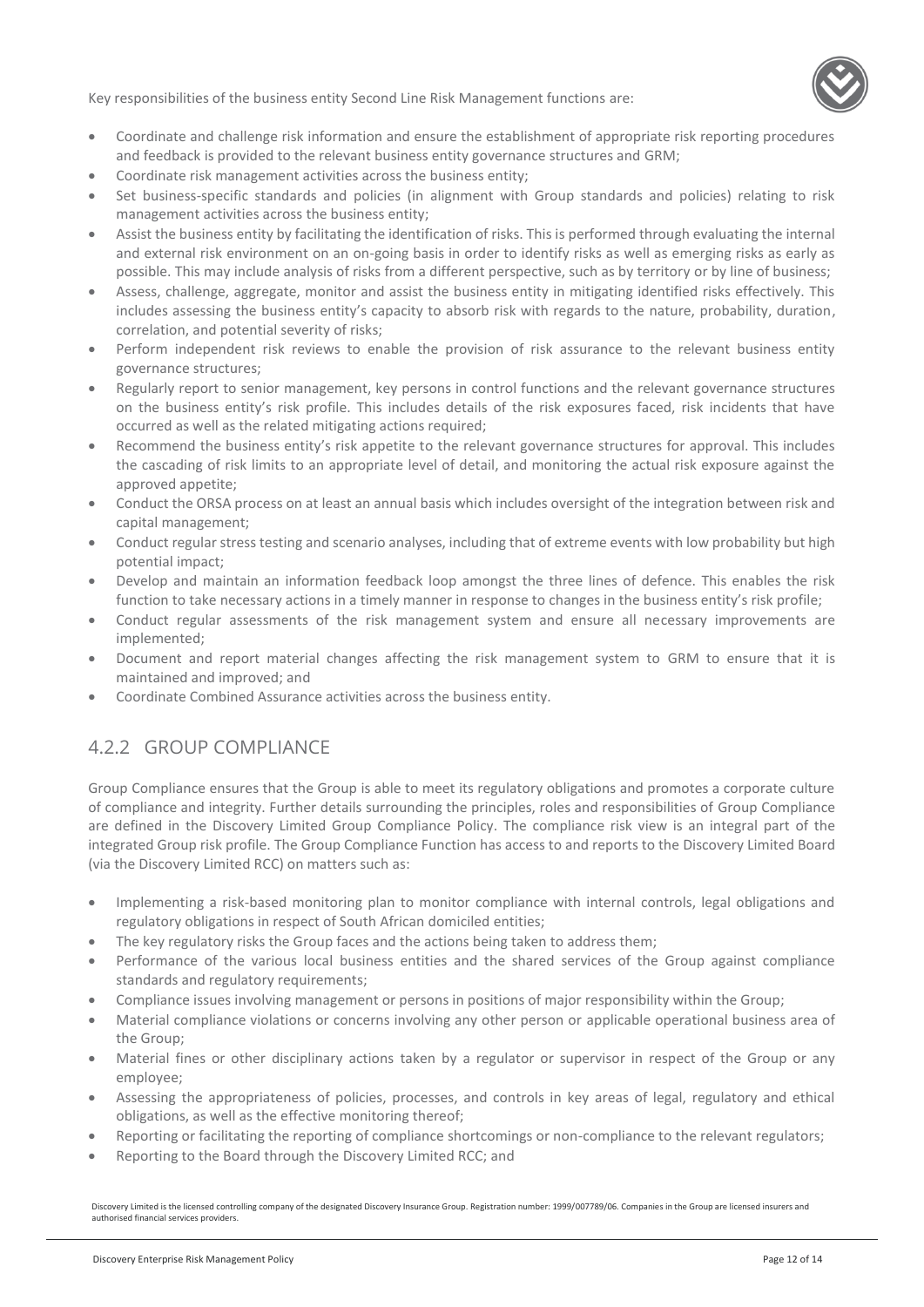Any regulatory changes that will impact the Group.



#### 4.2.3 GROUP ACTUARIAL FUNCTION

The Group Actuarial Function is required to provide assurance to the Discovery Limited Board regarding the accuracy of the calculations and the appropriateness of the methodology and assumptions underlying the insurance technical provisions and the capital requirements across the Group. In addition, the Group Actuarial Function has responsibilities regarding certain elements of the risk management policies, reinsurance arrangements and pricing and product development across the Group. The Group Actuarial Function performs this role with the support from the business entity actuarial functions and Actuarial Committees.

The Group Actuarial Function performs the regulated roles of actuarial function for the Group and actuarial function for Discovery Life. The Group Actuarial Function does not perform the regulated actuarial function role and has no direct oversight responsibilities for the activities of Discovery Insure or the United Kingdom operations as this is performed by entity actuarial functions. However, the Group Actuarial Function keeps abreast of actuarial matters relevant to the actuarial function of the Group and performs an advisory role through attendance of the Discovery Insure, VitalityHealth and VitalityLife Actuarial Committees.

The Group Actuarial Function is responsible for:

- Expressing an opinion to the Discovery Limited Board on the reliability and adequacy of the calculations of the insurer's technical provisions, and minimum and solvency capital requirements, including on:
	- o The appropriateness of the methodologies and underlying models used and assumptions made;
	- o The sufficiency and quality of the data used in actuarial calculations;
	- o Best estimates and associated assumptions against experience when evaluating technical provisions;
	- o The accuracy of the calculations;
	- $\circ$  The appropriateness of and impact of assumed future management actions and the effect of risk mitigation instruments; and
	- o The appropriateness of approximations or judgments used in the calculations due to insufficient data of appropriate quality.
- Expressing an opinion to the Discovery Limited Board on:
	- o The appropriateness of the Discovery Limited Asset Liability Matching (ALM) and Investment Management Policy, the Discovery Limited Reinsurance and Other Forms of Risk Transfer Policy and underwriting policies.
		- The adequacy of reinsurance and other forms of risk transfer arrangements.
- Evaluating and providing advice to the Discovery Limited Board, senior management and other second line of defence functions (where relevant) on:
	- o The appropriateness of the standard formula to assess its risks and why it is an accurate reflection of the risk profile.
	- o The financial soundness, including the impact of any proposed dividend declaration or payment.
	- o The development and use of models for the ORSA calculations and the actuarial-related matters in the ORSA (including financial soundness, assumed management actions, stress testing and scenario analysis).
	- o The internal controls relevant to actuarial matters.
	- o The actuarial soundness of the terms and conditions of insurance contracts.

#### <span id="page-12-0"></span>4.3 THIRD LINE OF DEFENCE

The Group's Internal Audit Functions (South Africa, United Kingdom and Discovery Bank) and External Audit, make up the third line of defence and are independent assurance functions. The third line of defence needs to ensure:

- Regular review of the systems for risk management and internal controls and provide assurance to the Board that the systems are effective;
- Provision of independent assurance on the effectiveness of certain Group policies and frameworks;
- Provision of independent assurance to the Discovery Limited Board regarding the adequacy and effectiveness of internal controls within the Group;
- Independent monitoring of compliance with certain Group policies and frameworks;